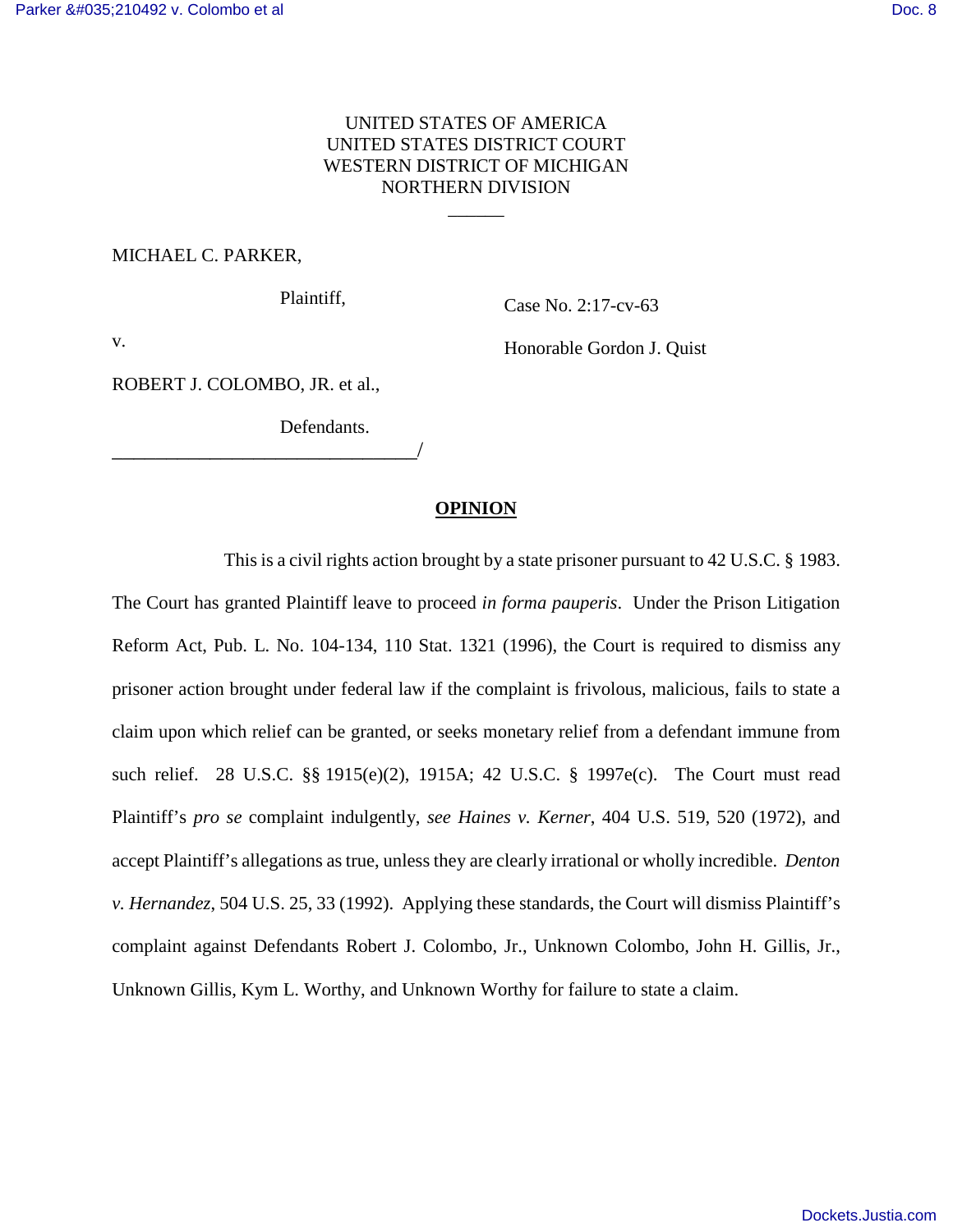#### **Discussion**

### **I. Factual allegations**

 Plaintiff is presently incarcerated with the Michigan Department of Corrections (MDOC) at Baraga Correctional Facility (AMF) in Baraga, Baraga County, Michigan. The events about which he complains, however, occurred prior to his incarceration. Plaintiff sues Wayne County 3rd Judicial Circuit Court Judge Robert J. Colombo, Jr. and his spouse Unknown Colombo, Wayne County 3<sup>rd</sup> Judicial Circuit Court Judge John H. Gillis, Jr. and his spouse Unknown Gillis, and Prosecuting Attorney Kym L. Worthy and her spouse Unknown Worthy.

 In Plaintiff's original and supplemental complaints (ECF Nos. 1 and 6), he alleges that he served Defendants with a "Criminal Complaint & Affidavit of Obligation Claim" via certified mail, asserting criminal acts and human rights violations committed by Defendants in the Wayne County 3rd Judicial Circuit Court in Case Numbers 89-13474 and 89-13475. Plaintiff attaches a copy of his Judgment of Sentence in each case to his complaint, which show that Plaintiff received two life sentences for first-degree murder, two sentences of 2 years imprisonment for felony firearm, a sentence of 40 to 60 years imprisonment for armed robbery, and a sentence of 40 to 60 years imprisonment for assault with intent to rob. *See* ECF No. 1-3. Plaintiff states that Defendants failed to respond to his complaint. Plaintiff now seeks an order entering a default judgment against Defendants, which would entitle Plaintiff to damages and equitable relief.

#### **II. Failure to state a claim**

 A complaint may be dismissed for failure to state a claim if it fails "'to give the defendant fair notice of what the . . . claim is and the grounds upon which it rests.'" *Bell Atl. Corp. v. Twombly*, 550 U.S. 544, 555 (2007) (quoting *Conley v. Gibson*, 355 U.S. 41, 47 (1957)). While a complaint need not contain detailed factual allegations, a plaintiff's allegations must include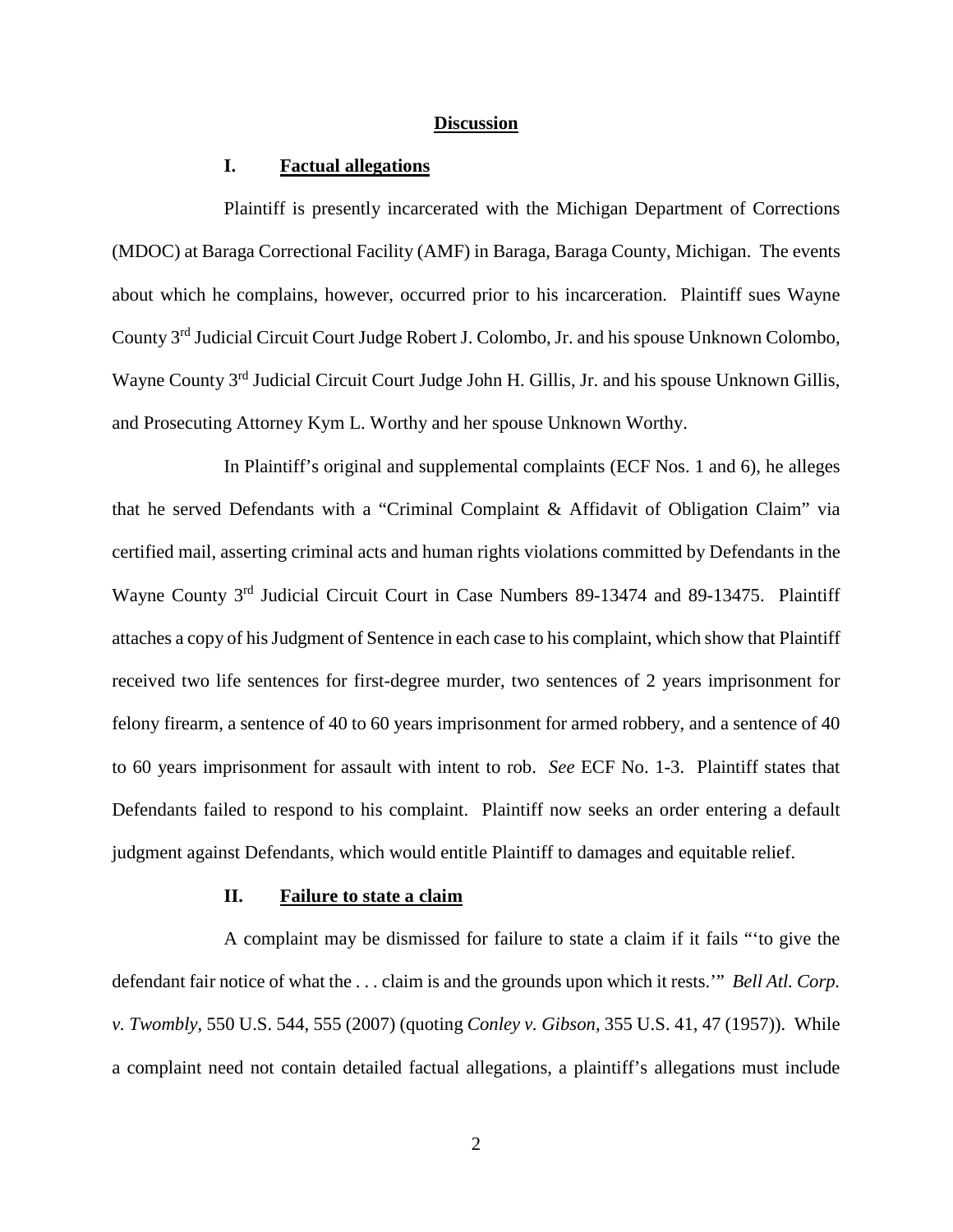more than labels and conclusions. *Twombly*, 550 U.S. at 555; *Ashcroft v. Iqbal*, 556 U.S. 662, 678 (2009) ("Threadbare recitals of the elements of a cause of action, supported by mere conclusory statements, do not suffice."). The court must determine whether the complaint contains "enough facts to state a claim to relief that is plausible on its face." *Twombly*, 550 U.S. at 570. "A claim has facial plausibility when the plaintiff pleads factual content that allows the court to draw the reasonable inference that the defendant is liable for the misconduct alleged." *Iqbal*, 556 U.S. at 679. Although the plausibility standard is not equivalent to a "'probability requirement,' . . . it asks for more than a sheer possibility that a defendant has acted unlawfully." *Iqbal*, 556 U.S. at 678 (quoting *Twombly*, 550 U.S. at 556). "[W]here the well-pleaded facts do not permit the court to infer more than the mere possibility of misconduct, the complaint has alleged – but it has not 'show[n]' – that the pleader is entitled to relief." *Iqbal*, 556 U.S. at 679 (quoting Fed. R. Civ. P. 8(a)(2)); *see also Hill v. Lappin*, 630 F.3d 468, 470-71 (6th Cir. 2010) (holding that the *Twombly/Iqbal* plausibility standard applies to dismissals of prisoner cases on initial review under 28 U.S.C. §§ 1915A(b)(1) and 1915(e)(2)(B)(i)).

 To state a claim under 42 U.S.C. § 1983, a plaintiff must allege the violation of a right secured by the federal Constitution or laws and must show that the deprivation was committed by a person acting under color of state law. *West v. Atkins*, 487 U.S. 42, 48 (1988); *Street v. Corr. Corp. of Am.*, 102 F.3d 810, 814 (6th Cir. 1996). Because § 1983 is a method for vindicating federal rights, not a source of substantive rights itself, the first step in an action under § 1983 is to identify the specific constitutional right allegedly infringed. *Albright v. Oliver*, 510 U.S. 266, 271 (1994).

Plaintiff's "Criminal Complaint & Affidavit of Obligation" is clearly an attempt to indirectly challenge his state court criminal convictions. Therefore, the instant lawsuit, in which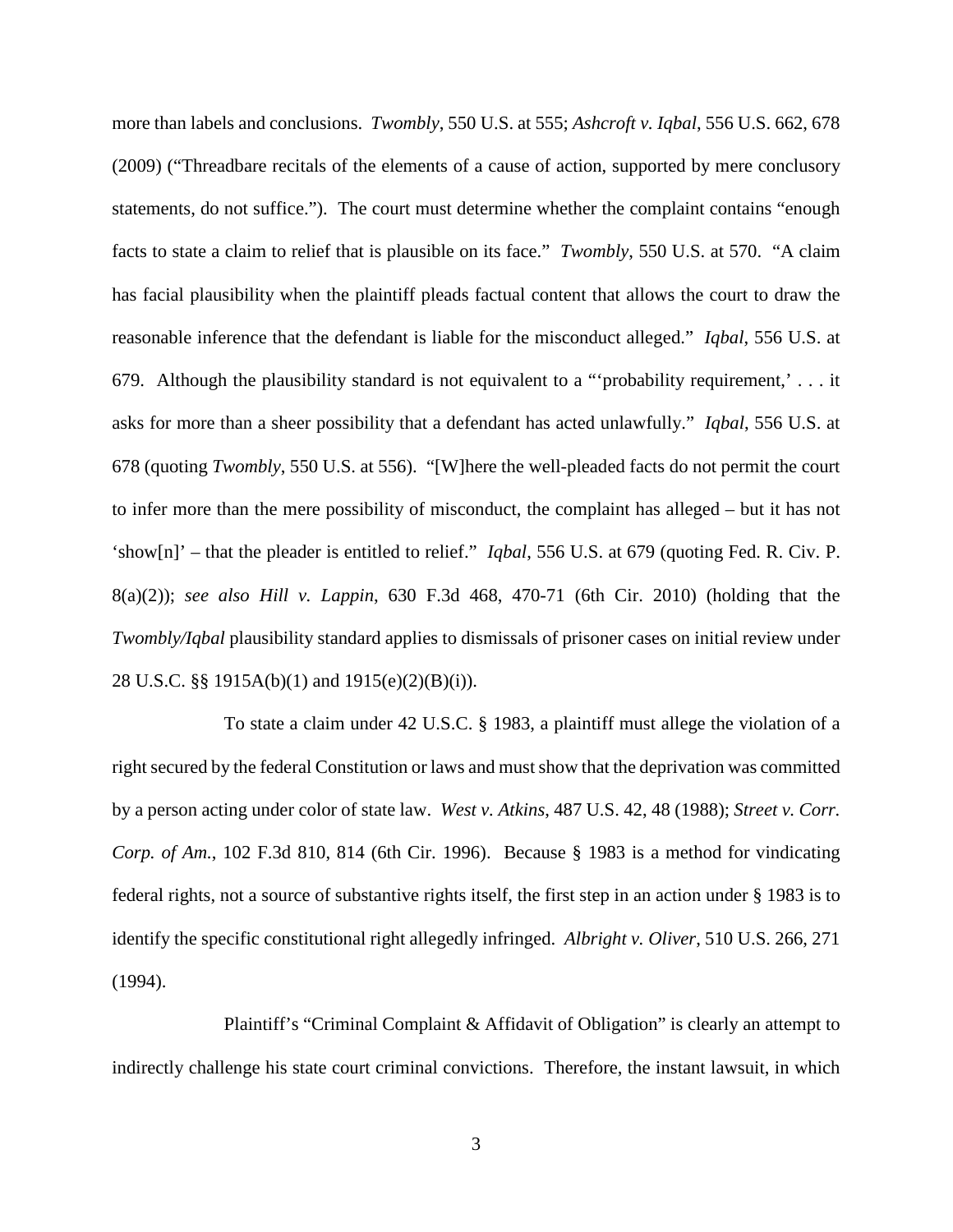Plaintiff seeks to enforce his "Criminal Complaint," is also an attempt to challenge those convictions. The federal courts are courts of limited jurisdiction, and Plaintiff has the burden of proving the Court's jurisdiction. *United States v. Horizon Healthcare*, 160 F.3d 326, 329 (6th Cir. 1998). Even where subject matter jurisdiction is not raised by the parties, the Court must consider the issue *sua sponte*. *See City of Kenosha v. Bruno*, 412 U.S. 507, 511 (1973); *Norris v. Schotten*, 146 F.3d 314, 324 (6th Cir. 1998); *Mickler v. Nimishillen & Tuscarawas Ry. Co.*, 13 F.3d 184, 189 (6th Cir. 1993).

This Court lacks subject matter jurisdiction over Plaintiff's claims. A federal district court has no authority to review final judgments of state-court judicial proceedings. *District of Columbia Court of Appeals v. Feldman*, 460 U.S. 462, 482 (1983); *Rooker v. Fidelity Trust Co.*, 263 U.S. 413, 415–16 (1923). A loser in the state court may not be heard in the federal district court on complaints of injuries by a state-court judgment rendered before the federal proceeding commenced. *Exxon Mobil Corp. v. Saudi Basic Indus. Corp.*, 544 U.S. 280, 283-84 (2005). "The pertinent question in determining whether a federal district court is precluded under the *Rooker-Feldman* doctrine from exercising subject-matter jurisdiction over a claim is whether the 'source of the injury' upon which plaintiff bases his federal claim is the state court judgment." *In re Cook*, 551 F.3d at 548. In this case, the source of Plaintiff's injury is his state court convictions. Therefore, Plaintiff's claims are barred.

Moreover, to the extent Plaintiff seeks monetary relief for alleged violations of Constitutional rights that occurred during his state criminal trial, his claim is barred by *Heck v. Humphrey*, 512 U.S. 477, 486-87 (1994), which held that "in order to recover damages for allegedly unconstitutional conviction or imprisonment, *or for other harm caused by actions whose unlawfulness would render a conviction or sentence invalid,* a § 1983 plaintiff must prove that the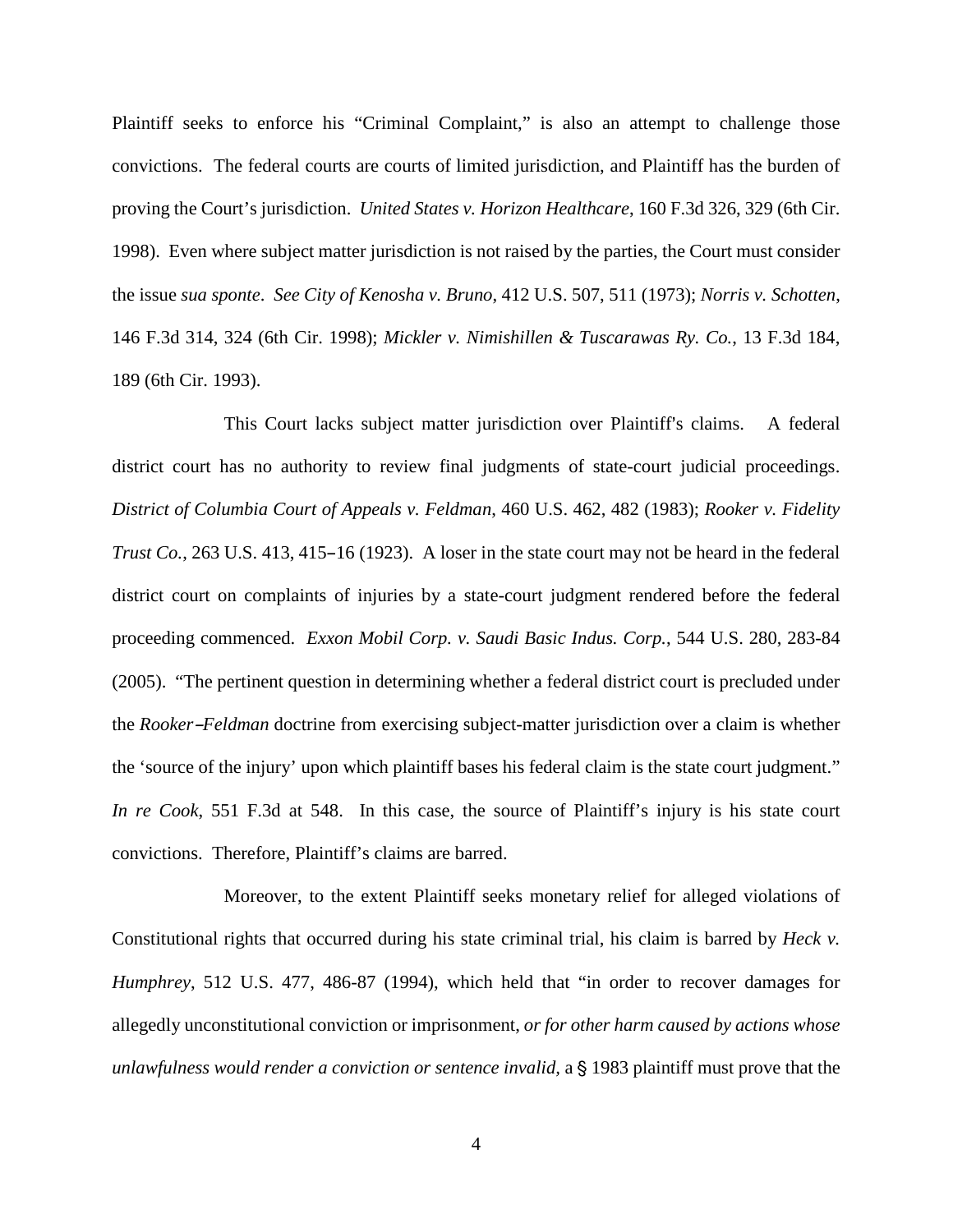conviction or sentence has been [overturned]." *See Edwards v. Balisok*, 520 U.S. 641, 646 (1997) (emphasis in original). In *Heck*, the Supreme Court held that a state prisoner cannot make a cognizable claim under § 1983 for an allegedly unconstitutional conviction or for "harm caused by actions whose unlawfulness would render a conviction or sentence invalid" unless a prisoner shows that the conviction or sentence has been "reversed on direct appeal, expunged by executive order, declared invalid by a state tribunal authorized to make such determination, or called into question by a federal court's issuance of a writ of habeas corpus." *Id.* at 486-87 (footnote omitted). The holding in *Heck* has been extended to actions seeking injunctive or declaratory relief. *See Edwards*, 520 U.S. at 646-48 (declaratory relief); *Clarke v. Stalder*, 154 F.3d 186, 189-90 (5th Cir. 1998) (claim for injunctive relief intertwined with request for damages); *Wilson v. Kinkela*, No. 97-4035, 1998 WL 246401, at  $*1$  (6th Cir. May 5, 1998) (injunctive relief). Plaintiff's allegations clearly call into question the validity of his conviction. Therefore, his action is barred under *Heck* until his criminal conviction has been invalidated.

In addition, Defendants Robert J. Columbo, Jr. and John H. Gillis, Jr. are state court judges. Generally, a judge is absolutely immune from a suit for monetary damages. *Mireles v. Waco*, 502 U.S. 9, 9-10 (1991) ("[I]t is a general principle of the highest importance to the proper administration of justice that a judicial officer, in exercising the authority vested in him, shall be free to act upon his own convictions, without apprehension of personal consequences to himself.") (internal quotations omitted); *Barrett v. Harrington*, 130 F.3d 246, 254 (6th Cir. 1997); *Barnes v. Winchell*, 105 F.3d 1111, 1115 (6th Cir. 1997). Absolute judicial immunity may be overcome in only two instances. First, a judge is not immune from liability for non-judicial actions, i.e., actions not taken in the judge's judicial capacity. *Mireles*, 502 U.S. at 11; *see Forrester v. White*, 484 U.S. 219, 229 (1988) (noting that immunity is grounded in "the nature of the function performed,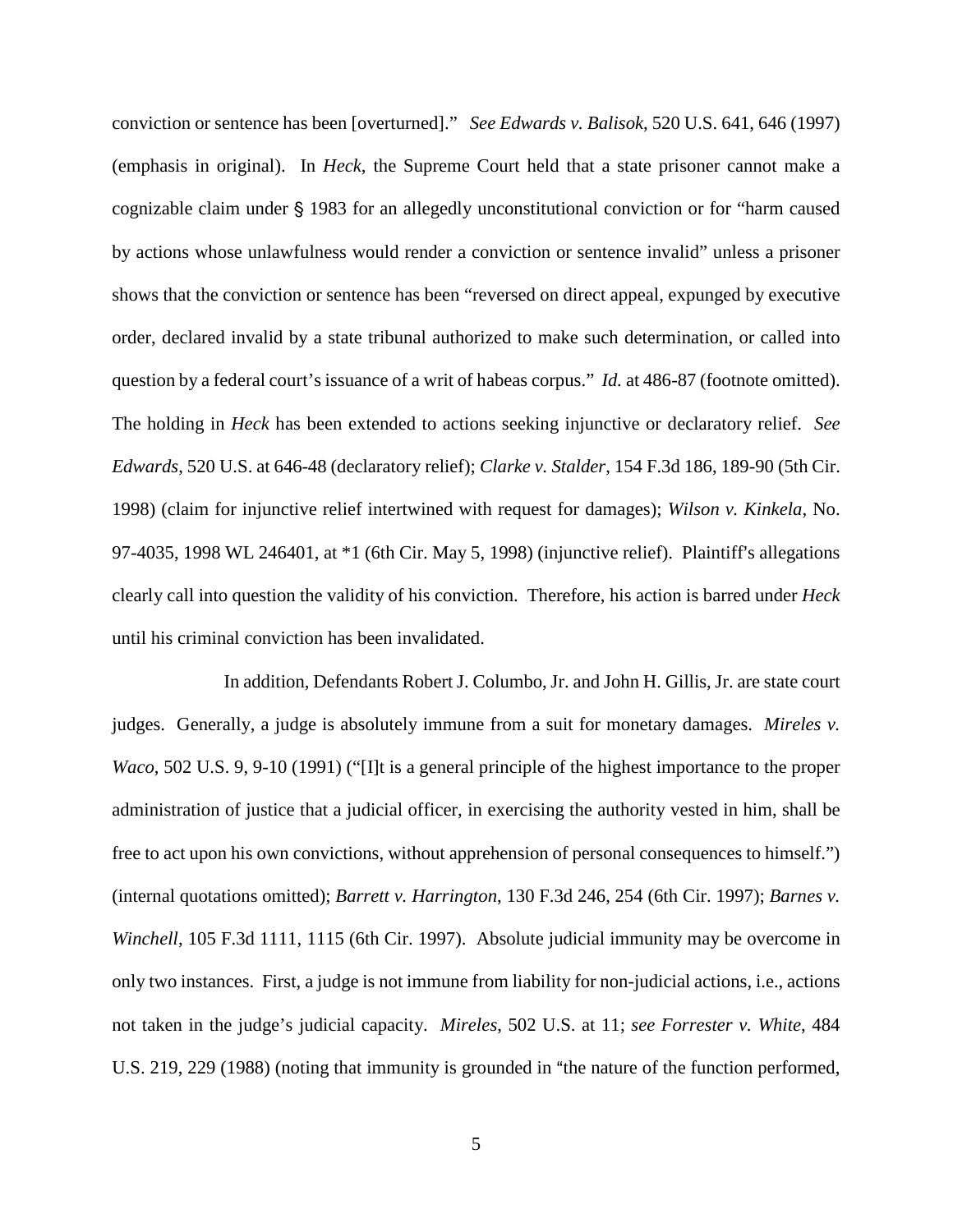not the identity of the actor who performed it"). Second, a judge is not immune for actions, though judicial in nature, taken in complete absence of all jurisdiction. *Id.* at 12.

Plaintiff's allegations do not appear to implicate either of the exceptions to judicial immunity. Actions taken during the trial and sentencing of a criminal defendant are a judicial act. Accordingly, Judges Columbo, Jr. and Gillis, Jr. are absolutely immune from liability. Consequently, Plaintiff may not maintain an action for monetary damages against them. 28 U.S.C.  $$ 1915(e)(2)(B)(iii).$ 

Prosecutor Kym L. Worthy is also entitled to absolute immunity for her actions in prosecuting the criminal action against Plaintiff. The Supreme Court embraces a functional approach to determining whether a prosecutor is entitled to absolute immunity. *Van de Kamp v. Goldstein*, 555 U.S. 335, 343 (2009); *Kalina v. Fletcher*, 522 U.S. 118, 127 (1997); *accord Koubriti v. Convertino*, 593 F.3d 459, 467 (6th Cir. 2010). Under a functional analysis, a prosecutor is absolutely immune when performing the traditional functions of an advocate. *Kalina*, 522 U.S. at 130; *Spurlock v. Thompson*, 330 F.3d 791, 797 (6th Cir. 2003); *D'Alessandro v. City of New York*, No. 17-594-CV, 2017 WL 4641256, at \*3 (2d Cir. Oct. 17, 2017). The Supreme Court has held that a prosecutor is absolutely immune for the initiation and pursuit of a criminal prosecution. *Imbler v. Pachtman*, 424 U.S. 409, 431 (1976); *Lomaz*, 151 F.3d at 497. Acts which occur in the course of the prosecutor's role as advocate are entitled to protection of absolute immunity, in contrast to investigatory or administrative functions that are normally performed by a detective or police officer. *Buckley v. Fitzsimmons*, 509 U.S. 259, 273, 276-78 (1993); *Grant v. Hollenbach*, 870 F.2d 1135, 1137 (6th Cir. 1989). In the Sixth Circuit, the focus of the inquiry is how closely related the prosecutor's conduct is to his role as an advocate intimately associated with the judicial phase of the criminal process. *Spurlock*, 330 F.3d at 797; *Ireland v. Tunis*, 113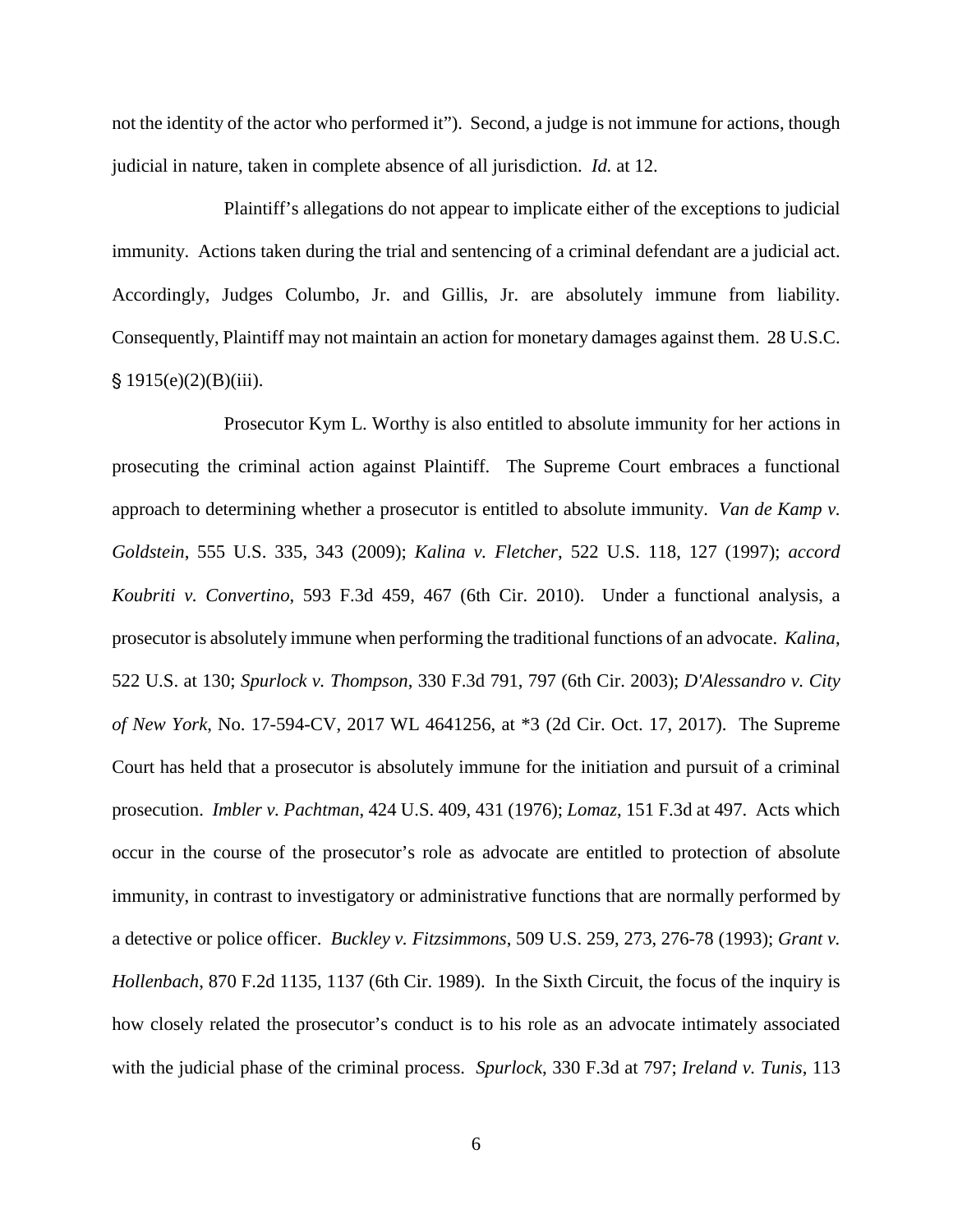F.3d 1435, 1443 (6th Cir. 1997). Plaintiff has failed to allege any specific facts showing that the actions of Defendant Kym L. Worthy were taken outside her role as an advocate in the judicial phase of the criminal process. Therefore, she is entitled to immunity from damages.

Finally, the Court notes that Plaintiff's claims against Defendants Unknown Colombo, Unknown Gillis, and Unknown Worthy are based solely on the fact that they are married to the other named Defendants. Where a person is named as a defendant without an allegation of specific conduct, the complaint is subject to dismissal, even under the liberal construction afforded to *pro se* complaints. *See Gilmore v. Corr. Corp. of Am.*, 92 F. App'x 188, 190 (6th Cir. 2004) (dismissing complaint where plaintiff failed to allege how any named defendant was involved in the violation of his rights); *Frazier v. Michigan*, 41 F. App'x 762, 764 (6th Cir. 2002) (dismissing plaintiff's claims where the complaint did not allege with any degree of specificity which of the named defendants were personally involved in or responsible for each alleged violation of rights); *Griffin v. Montgomery*, No. 00-3402, 2000 WL 1800569, at \*2 (6th Cir. Nov. 30, 2000) (requiring allegations of personal involvement against each defendant); *Rodriguez v. Jabe*, No. 90-1010, 1990 WL 82722, at \*1 (6th Cir. June 19, 1990) ("Plaintiff's claims against those individuals are without a basis in law as the complaint is totally devoid of allegations as to them which would suggest their involvement in the events leading to his injuries").

#### **Conclusion**

 Having conducted the review required by the Prison Litigation Reform Act, the Court determines that Defendants Robert J. Colombo, Jr., Unknown Colombo, John H. Gillis, Jr., Unknown Gillis, Kym L. Worthy, and Unknown Worthy will be dismissed for failure to state a claim, pursuant to 28 U.S.C. §§ 1915(e)(2) and 1915A(b), and 42 U.S.C. § 1997e(c). This is a dismissal as described by 28 U.S.C. § 1915(g).